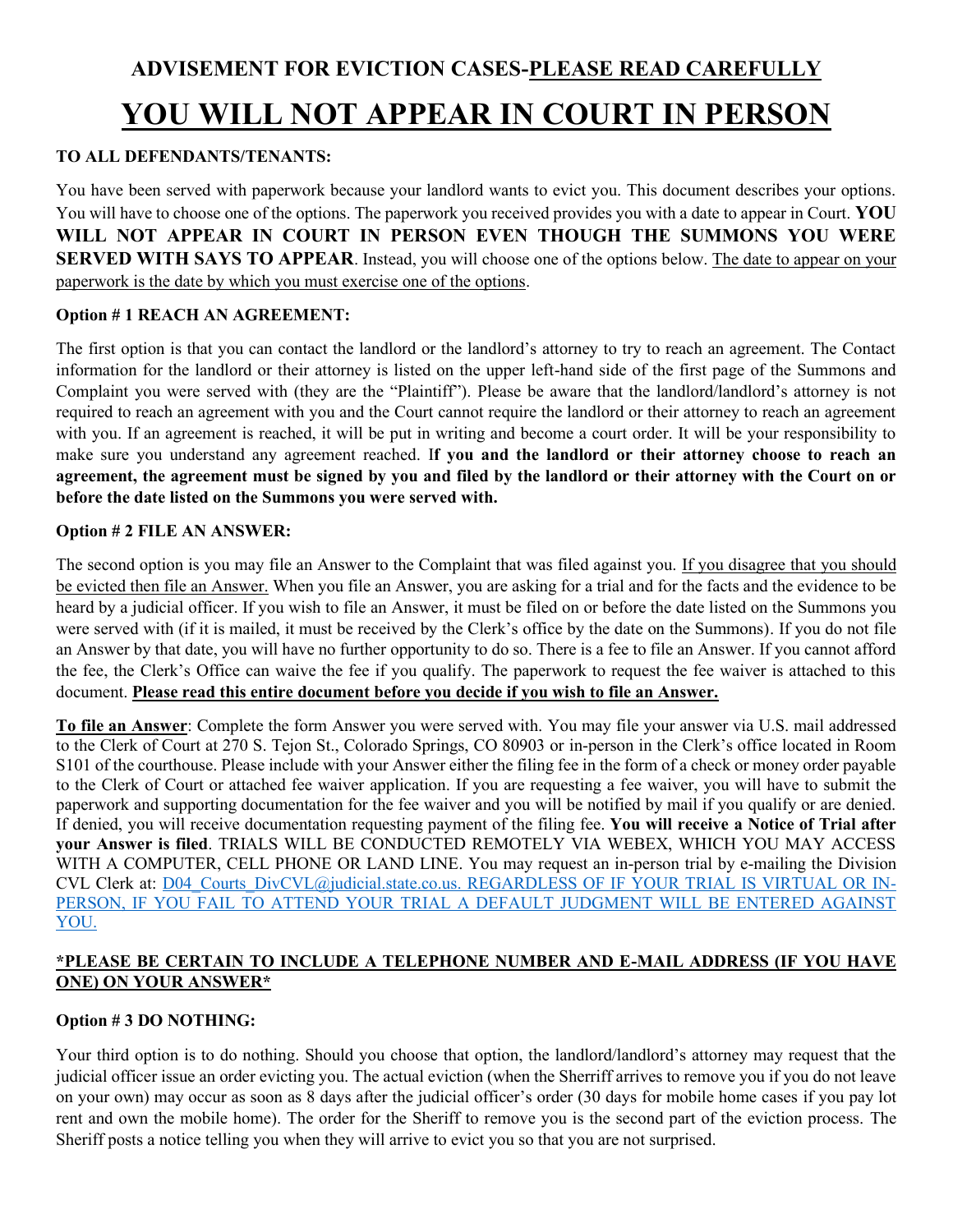NOTE THAT ONCE AN EVICTION ORDER IS ENTERED BY THE COURT, YOU WILL HAVE AN EVICTION ON YOUR COURT RECORD, WHICH BECOMES A PUBLIC RECORD. Your case is private and not accessible to the public before an eviction order is entered. If you want to reach a settlement agreement with the landlord, many tenants ask the landlord to agree that as part of the settlement the case be kept private even if an eviction order is entered.

#### **Information Regarding Filing an Answer/FAQs:**

- 1) **If you want a judicial officer to hear what you have to say:** filing an Answer means you wish to go to trial.
- 2) **If you need more time to find an attorney:** Colorado law does not allow continuances to give you time to find an attorney. You are not entitled to a court appointed attorney.
- **3) If you have an excuse for your rent being late:** Colorado law does not excuse late rent payments or partially unpaid rent due to job loss, illness, Covid, stolen rent money or any other reason.
- 4) **If you just need more time:** the judicial officer has no authority to give you more time to move out. Requesting more time to move or pay rent on your answer is not a defense and may result in an eviction order being entered against you. The Court cannot grant you more time because you cannot find another place to live, even if you are disabled or have children. Your eviction trial will be scheduled to occur in 7-10 days because that is required by law. No continuances are allowed unless the landlord agrees.
- 5) **If you think you were not properly served:** if you wish to go trial to contest the eviction because you think you were improperly served, you must write that in your Answer or file a written motion with the Court before the day of your scheduled trial asking the Court to decide if service was correctly made.
- 6) **If you want a jury trial:** fees paid to file an Answer are not refundable. If you request a jury when you file an Answer, note that you are not entitled to a jury on the issue of possession of the residence. You will only get a jury trial as to money damages, which is usually a claim for past due rent and/or property damage.
- 7) **If your lease has ended or has been terminated:** the only defense to a lease that has ended by its own terms or has been properly terminated is proving that a new lease agreement was agreed upon or that the old lease was extended.
- 8) **If you have a claim that the property was not maintained or is not fit to live in:** if you did not pay rent because you think the Landlord did not repair or maintain the property, you must pay into the Registry of the Court, at the time of filing your Answer, the past due rent less any expenses you paid because of the Landlord's failure to repair the property. The amount to be paid into the Registry at the time you file your Answer should be the amount listed in the Notice to Quit/Demand for Possession you received before the case was filed minus any actual expenses you paid because of what your Landlord did not do (for example, if you had to stay in a hotel when the property was flooded, you can subtract the hotel bill from what you have to pay into the Court's Registry). If you do not pay the amount due the Court will not be able to consider your habitability defense. If you cannot pay the amount stated in the Notice to Quit/Demand for Possession at the time of filing your Answer because you are indigent, you must notify the Court in writing and the Court will hold a hearing to decide if you qualify to have the amount due waived. Note that to use the landlord's failure to repair the premises as a defense, you must be able to prove that you notified the landlord in writing of the problem. That means you should mail a copy of the written notice you sent about the maintenance problem to the plaintiff before your trial and file a copy with the Court before trial.
- 9) **To prepare for trial:** it is your job to be prepared for trial. You have been given a form along with this advisement to request documents from the landlord. Use the form to ask the landlord for documents you need to prepare for your trial. All documents you intend to use as evidence at trial should be filed in advance of your trial via one of the methods described above. You also must mail copies of the documents you intend to use at trial to the plaintiff.
- 10) **If you want to pay rent now:** at any time up to the time of your scheduled eviction trial or before the Court enters an eviction order against you, if you pay the full amount of what you owe then the eviction case will be dismissed.

#### **The above information has been provided as a courtesy to assist you in deciding whether or not to file an Answer. This information is not intended to be legal advice and does not include every possible defense to eviction.**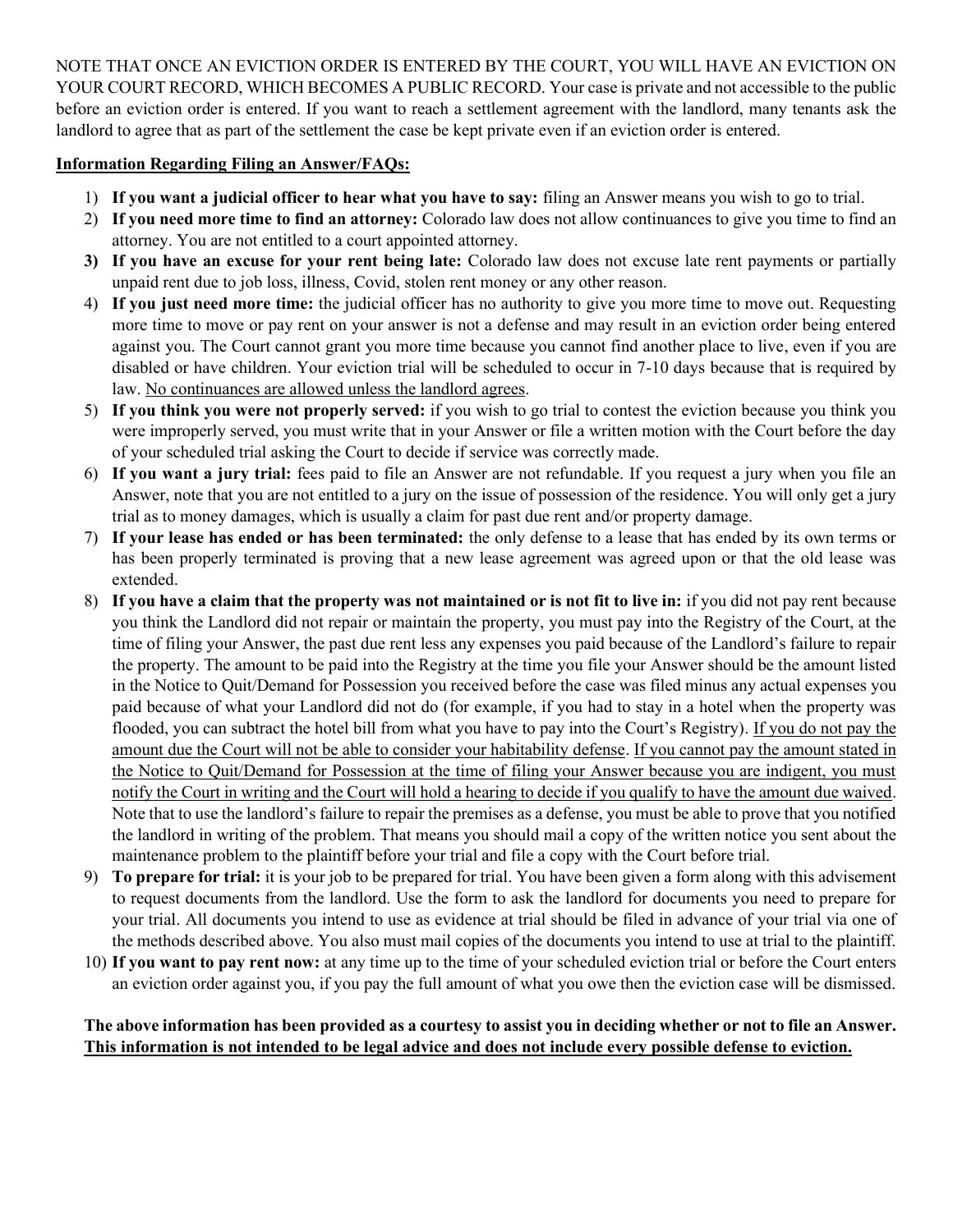### **TO OBTAIN LEGAL, RENT OR HOUSING ASSISTANCE:**

Low income tenants may qualify for free legal assistance through Colorado Legal Services. To apply for free legal assistance, please call (719) 471-0380, apply online at coloradolegalservices.org, visit the office at 617 South Nevada Avenue, Colorado Springs, CO 80903 or visit the Colorado Legal Services courthouse office located in Room W-163. You may also contact United Way by calling 211 for access to community resources. For rental assistance, please visit the Colorado Department of Local Affairs website at cdola.colorado.gov.

FOR FREE ACCESS TO A COMPUTER FOR YOUR VIRTUAL TRIAL, PLEASE CONTACT THE PIKES PEAK LIBRARY SYSTEM or the Division CVL Clerk at D04 Courts DivCVL@judicial.state.co.us to obtain the flyer containing this information.

**IF YOU CANNOT READ OR SPEAK ENGLISH, PLEASE CONTACT THE COURT AT [D04\\_Courts\\_DivCVL@judicial.state.co.us](mailto:D04_Courts_DivCVL@judicial.state.co.us) OR call (719) 452-5000.** 

**SI NO PUEDE LEER O HABLAR INGLES POR FAVOR PONERSE EN CONTACTO CON EL CORTE EN [D04\\_Courts\\_DivCVL@judicial.state.co.us](mailto:D04_Courts_DivCVL@judicial.state.co.us) O LLAMAR (719) 452- 5000.**

**만약 당신이만약 당신이영어를 사용하다문의하시기 바랍니다법원법원**

**[D04\\_Courts\\_DivCVL@judicial.state.co.us](mailto:D04_Courts_DivCVL@judicial.state.co.us) 또는 전화 (719) 452-5000.**

**rú guǒ nín bù néng yuè dú huò shuō huà qǐng shuō yīng yǔ qǐng tōng guò yǐ xià fāng shì yǔ fǎ yuàn lián xì [D04\\_Courts\\_DivCVL@judicial.state.co.us](mailto:D04_Courts_DivCVL@judicial.state.co.us) huò zhì diàn (719) 452-5000.**

**This document was written by the Court.**

**Magistrates Paprzycki and Duncan Fourth Judicial District**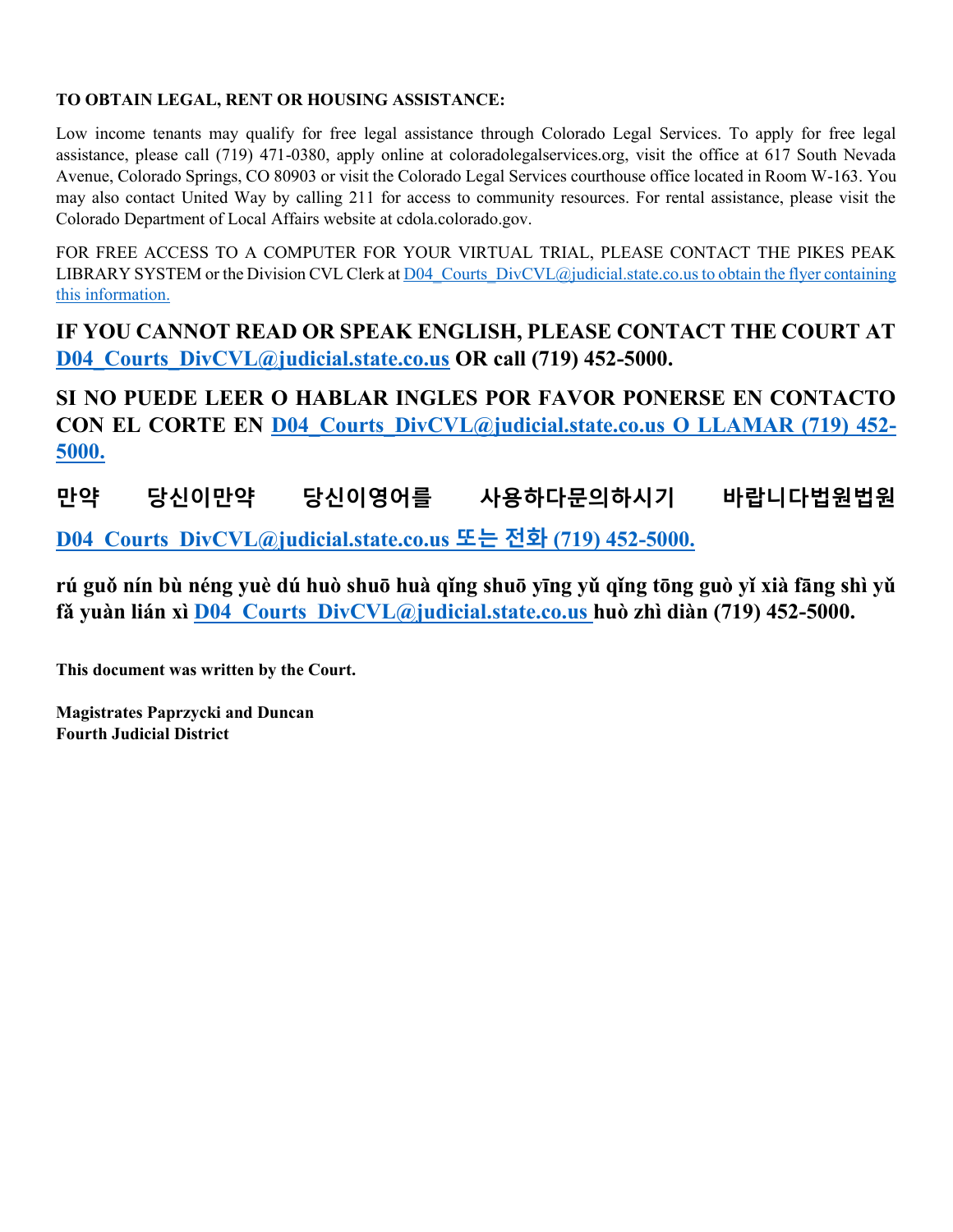# **REQUEST FOR DOCUMENTS RELATING TO EVICTION ACTION**

This Form is being furnished as a courtesy by the Fourth Judicial District to enable landlords and tenants to comply with CRS 13-40-111(6)(b). If you wish to request documents in the other party's possession that relate to the pending eviction action, you may do so using this form. **DOCUMENTS REQUESTED MUST BE SENT WITHIN 3 BUSINESS DAYS OF RECEIPT OF THE REQUEST.**

 $\text{I},$ (name(s)/entity), hereby request that copies of the documents described below be provided to me. I would like the information to be provided to me by (check all that apply):

 $\mathcal{L}_\text{max} = \mathcal{L}_\text{max} = \mathcal{L}_\text{max} = \mathcal{L}_\text{max} = \mathcal{L}_\text{max} = \mathcal{L}_\text{max} = \mathcal{L}_\text{max} = \mathcal{L}_\text{max} = \mathcal{L}_\text{max} = \mathcal{L}_\text{max} = \mathcal{L}_\text{max} = \mathcal{L}_\text{max} = \mathcal{L}_\text{max} = \mathcal{L}_\text{max} = \mathcal{L}_\text{max} = \mathcal{L}_\text{max} = \mathcal{L}_\text{max} = \mathcal{L}_\text{max} = \mathcal{$ 

 $\mathcal{L}_\text{max}$  , and the contribution of the contribution of the contribution of the contribution of the contribution of the contribution of the contribution of the contribution of the contribution of the contribution of t

E-mail at the following address:

US Mail at the following address:

**The party receiving this request is hereby put on notice than true and accurate copies of any documents to be presented as evidence must be given to the other side. If you do not give the other side copies of your documents, the documents not produced will not be allowed for use as evidence. The types of documents used as evidence may include, but are not limited to, the following:**

Leases, lease renewals, texts/e-mails regarding renewals of the lease, account ledgers or statements, records kept in the regular course of the landlord's business, water utility bills, gas utility bills, electric utility bills, telephone utility bills, internet service utility bills, repair bills, invoices for any and all charges, rent payment receipts, bank statements to illustrate rents paid or automatic payments/deposits, money order or certified check receipts, any and all notices given under the lease to repair or maintain, any and all communications to terminate the lease, photographs of the property, receipts for hotel/motel bills if alternate housing was utilized when there is a claim of inhabitability, receipts relating to costs incurred due to inhabitability, payment portal or repair portal screen shots, etc.

Please list here any specific documents you want the other side to give you even if they are not going to be used at trial:

| I certify that I delivered this request to the Plaintiff(s)/Defendant(s) or their Attorney if they have one as listed in the<br>documents associated with this case by sending it on (insert date) / / as follows: |  |
|--------------------------------------------------------------------------------------------------------------------------------------------------------------------------------------------------------------------|--|
| By E-mail at the following address:                                                                                                                                                                                |  |
| By US Mail at the following address:                                                                                                                                                                               |  |
|                                                                                                                                                                                                                    |  |
|                                                                                                                                                                                                                    |  |
| (Signature)                                                                                                                                                                                                        |  |
| (Printed Name)                                                                                                                                                                                                     |  |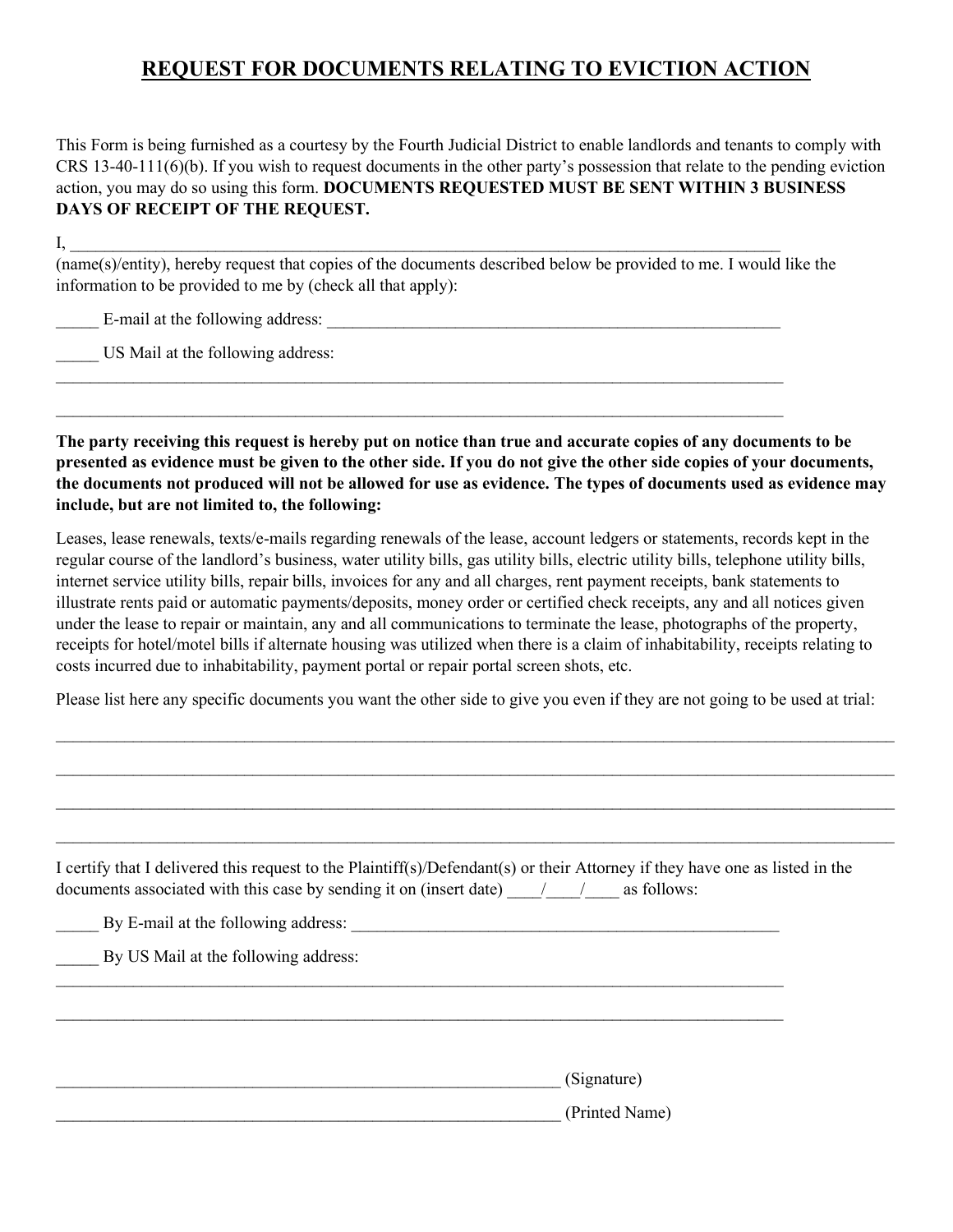FEE WAIVER APPLICATION IF YOU ARE FILING AN ANSWER AND APPLYING FOR A FEE WAIVER (MIFP) If you do *not* have documentation, as noted on the checklist below, you **will** be placed on a payment plan

# **CHECKLIST TO APPLY FOR MOTION TO PROCEED INFORMA PAUPERIS (MIFP)**

*Fill out Form JDF205 MOTION TO FILE WITHOUT PAYMENT OF FILING FEE.*

- o Correct and complete information must be provided on this form. Inadequate or incomplete information may result in you request to file and Motion being denied and filing fees will be assessed and all or partial payments expected. If an item on the form does not apply, please write "N/A".
- o Copies of the previous three months bank statements including checking and savings must be included with the JDF205 form. DO NOT provide originals.
- o Copies of the previous three months paystubs and/or proof of income must be included. DO NOT provide originals.
- o Income can include wages, self-employment income, unemployment benefits, Social Security, SSI, alimony, workers compensation, etc. (see page 2 of the JDF205 form).
- o Income of parents if parents are supporting you.
- o Child support is not included as income but can be included as an expense.
- o Nonessential items such as cable or satellite television, club memberships, entertainment, dining out, etc., shall not be included in determining expenses (see page 2 of the JDF205 form).
- o Co-petitioner's must fill form out with both party's financial information.

**\*\*\*Please be advised that if the above information is not provided at the time of your filing you will be set up on a payment plan for your filing fee by a Collection Investigator. \*\*\***

R 01/21

E LRJ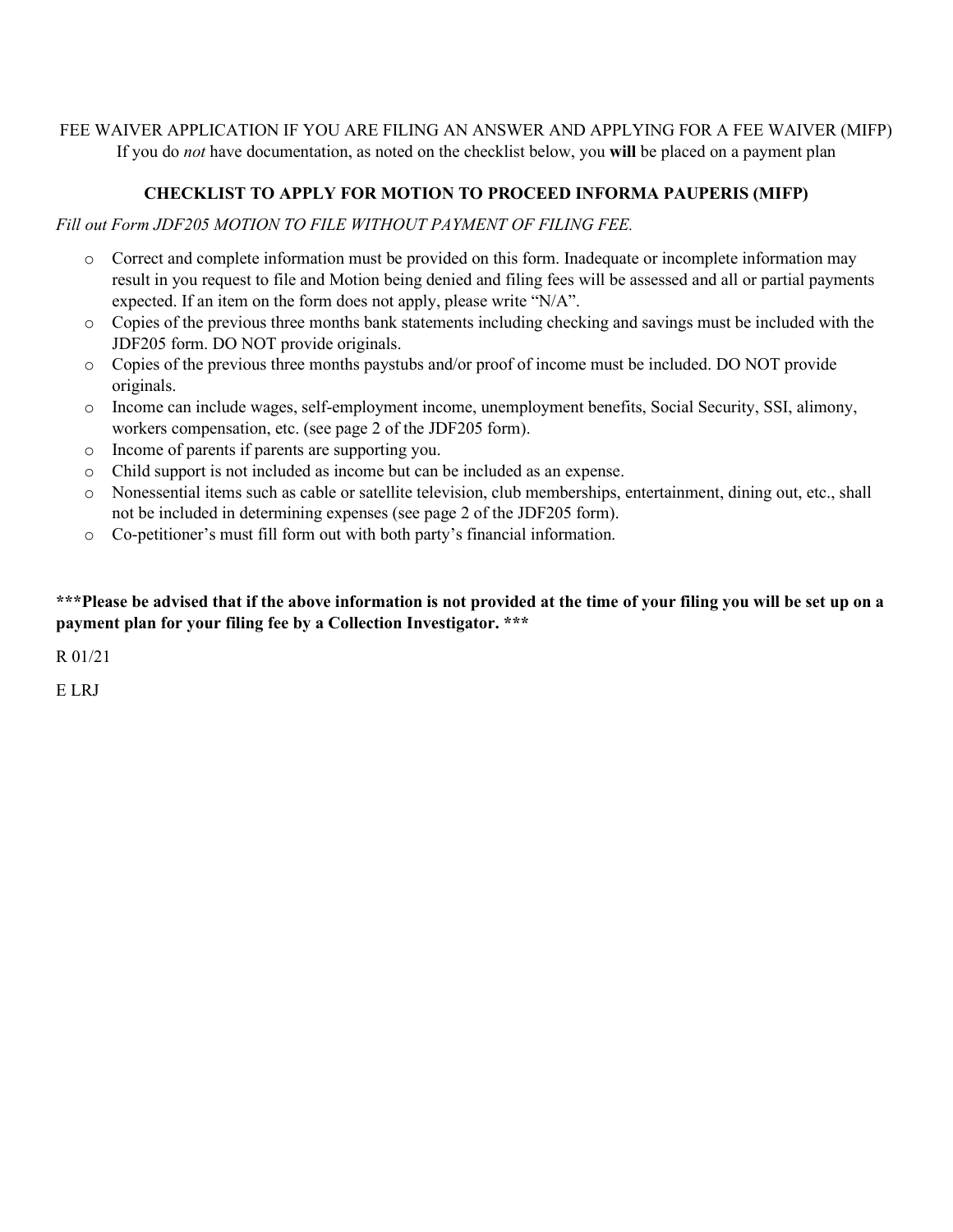| Fee Waiver Application<br>El Paso County Combined Court – 270 S Tejon St, Colorado Springs, CO 80903                                                                                                                   | <b>MIFP</b><br><b>COURT USE ONLY</b> |
|------------------------------------------------------------------------------------------------------------------------------------------------------------------------------------------------------------------------|--------------------------------------|
| <b>Parties</b>                                                                                                                                                                                                         |                                      |
| Petitioner (Name of person who started this legal case):                                                                                                                                                               |                                      |
|                                                                                                                                                                                                                        |                                      |
| Respondent <i>(Other person in this case)</i> :                                                                                                                                                                        |                                      |
|                                                                                                                                                                                                                        | Case Number:                         |
|                                                                                                                                                                                                                        | Courtroom:                           |
| When you file this form you agree that the court may check your information. You also agree to provide the court with<br>additional financial information such as bank statements and pay stubs for the last 3 months. |                                      |

| (1)         | I declare:                                                                                                               |                   |                                                                                                                                                                                                                                |                  |                  |                                |         |
|-------------|--------------------------------------------------------------------------------------------------------------------------|-------------------|--------------------------------------------------------------------------------------------------------------------------------------------------------------------------------------------------------------------------------|------------------|------------------|--------------------------------|---------|
|             | $\bullet$ I am the <i>(check one)</i> :                                                                                  | $\Box$ Petitioner | $\Box$ Respondent                                                                                                                                                                                                              | $\Box$ Plaintiff | $\Box$ Defendant |                                | Other   |
|             | $\bullet$ I am (check one):                                                                                              | $\Box$ Single     | Married / Civil Union                                                                                                                                                                                                          |                  |                  | □ Divorced / Civil Union Ended |         |
|             |                                                                                                                          | Separated         | $\Box$ Widowed                                                                                                                                                                                                                 |                  |                  |                                |         |
|             | • I cannot afford to pay the fee to file my (check one): $\Box$ Complaint $\Box$ Petition $\Box$ Answer $\Box$ Response  |                   |                                                                                                                                                                                                                                |                  |                  |                                |         |
|             |                                                                                                                          |                   | □ Jury Demand ■ Motion to Modify ■ Other (describe): ___________________________                                                                                                                                               |                  |                  |                                |         |
|             | • I cannot afford the fee because I do not have enough cash, money in my checking or savings account, or other<br>funds. |                   |                                                                                                                                                                                                                                |                  |                  |                                |         |
| $2^{\circ}$ | <b>Your Information</b>                                                                                                  |                   |                                                                                                                                                                                                                                |                  |                  |                                |         |
|             | Full<br>Legal<br>Name:                                                                                                   |                   |                                                                                                                                                                                                                                |                  |                  |                                |         |
|             |                                                                                                                          | first             | middle                                                                                                                                                                                                                         |                  |                  | last                           |         |
|             |                                                                                                                          |                   |                                                                                                                                                                                                                                |                  | Social           | Security                       | Number: |
|             | $mm$ -dd-yyyy                                                                                                            |                   |                                                                                                                                                                                                                                |                  |                  |                                |         |
|             |                                                                                                                          |                   |                                                                                                                                                                                                                                |                  |                  |                                |         |
|             |                                                                                                                          |                   |                                                                                                                                                                                                                                |                  |                  |                                |         |
|             |                                                                                                                          |                   |                                                                                                                                                                                                                                |                  |                  |                                |         |
|             |                                                                                                                          |                   |                                                                                                                                                                                                                                |                  |                  |                                |         |
|             | Do you own or rent your home? $\Box$ Own $\Box$ Rent $\Box$ Other <i>(explain)</i> : $\Box$                              |                   |                                                                                                                                                                                                                                |                  |                  |                                |         |
|             | Do you have a job now? $\Box$ Yes $\Box$ No                                                                              |                   |                                                                                                                                                                                                                                |                  |                  |                                |         |
|             |                                                                                                                          |                   |                                                                                                                                                                                                                                |                  |                  |                                |         |
|             |                                                                                                                          |                   | Employer or Company Name: 1988 and 2008 and 2008 and 2008 and 2008 and 2008 and 2008 and 2008 and 2008 and 200                                                                                                                 |                  |                  |                                |         |
|             |                                                                                                                          |                   | Address: Phone: Phone: Phone: Phone: Phone: Phone: Phone: Phone: Phone: Phone: Phone: Phone: Phone: Phone: Phone: Phone: Phone: Phone: Phone: Phone: Phone: Phone: Phone: Phone: Phone: Phone: Phone: Phone: Phone: Phone: Pho |                  |                  |                                |         |
|             |                                                                                                                          |                   | Your first day of work (mm-dd-yyyy): _______ About how many hours do you work each week? __________                                                                                                                            |                  |                  |                                |         |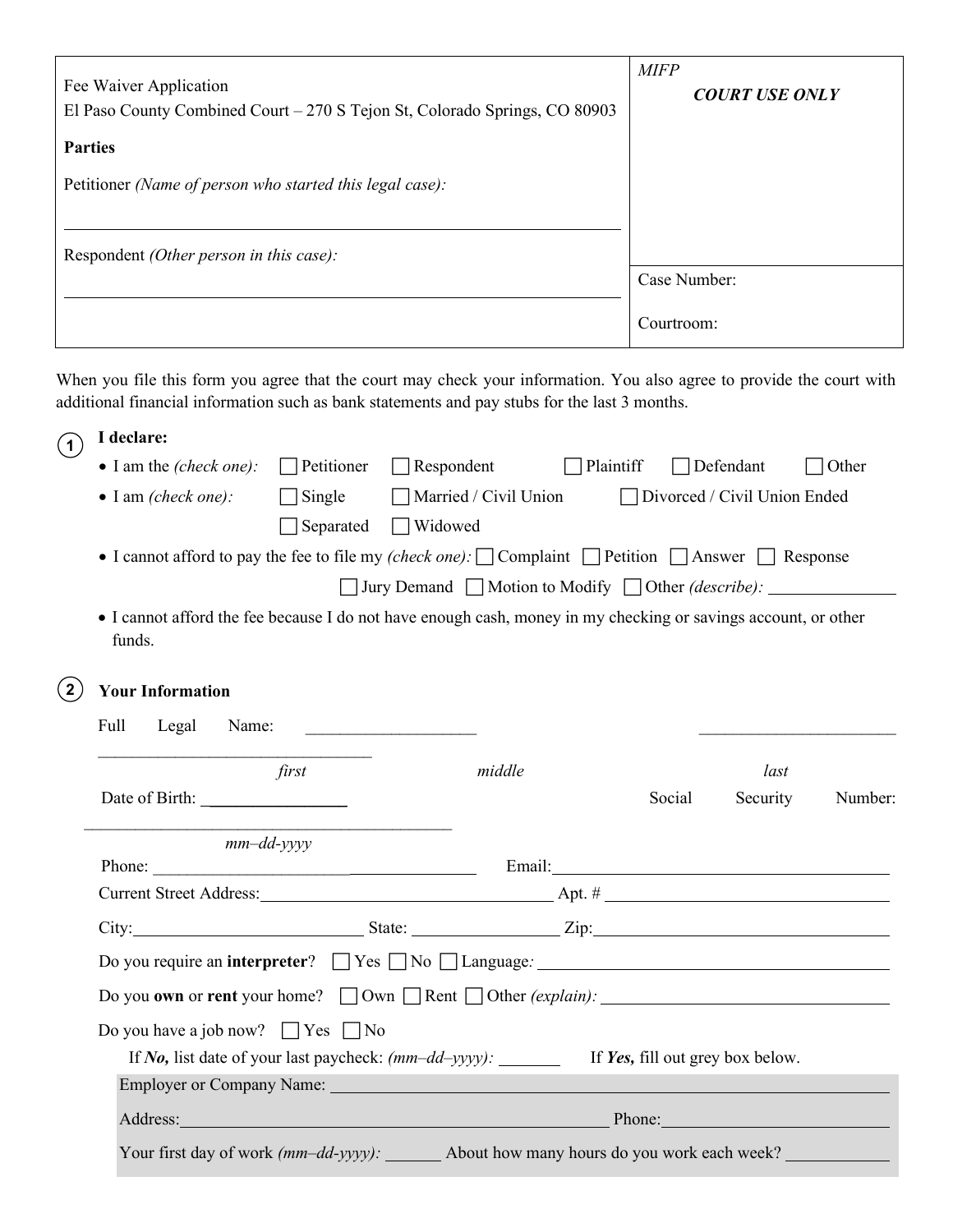|                |               |                                         | Your pay is about: $\frac{1}{2}$ $\frac{1}{2}$ $\frac{1}{2}$ $\frac{1}{2}$ $\frac{1}{2}$ $\frac{1}{2}$ $\frac{1}{2}$ $\frac{1}{2}$ $\frac{1}{2}$ $\frac{1}{2}$ $\frac{1}{2}$ $\frac{1}{2}$ $\frac{1}{2}$ $\frac{1}{2}$ $\frac{1}{2}$ $\frac{1}{2}$ $\frac{1}{2}$ |        |                                                                                                                                                                                                                                |
|----------------|---------------|-----------------------------------------|------------------------------------------------------------------------------------------------------------------------------------------------------------------------------------------------------------------------------------------------------------------|--------|--------------------------------------------------------------------------------------------------------------------------------------------------------------------------------------------------------------------------------|
|                |               |                                         | You get paid: □ every week □ every 2 weeks □ once a month                                                                                                                                                                                                        |        |                                                                                                                                                                                                                                |
|                |               |                                         |                                                                                                                                                                                                                                                                  |        |                                                                                                                                                                                                                                |
| $\overline{3}$ |               |                                         | Information about any other member of your household who pays part of the bills:                                                                                                                                                                                 |        |                                                                                                                                                                                                                                |
|                | Legal<br>Full |                                         | Name: $\qquad \qquad$                                                                                                                                                                                                                                            |        |                                                                                                                                                                                                                                |
|                |               | first                                   |                                                                                                                                                                                                                                                                  | middle | last                                                                                                                                                                                                                           |
|                |               |                                         |                                                                                                                                                                                                                                                                  |        | Date of Birth: Does this person own or rent a home? Down Rent Dother (explain):                                                                                                                                                |
|                |               | $mm$ -dd- $\gamma \gamma \gamma \gamma$ |                                                                                                                                                                                                                                                                  |        |                                                                                                                                                                                                                                |
|                |               |                                         | Does this person have a job now? $\Box$ Yes $\Box$ No                                                                                                                                                                                                            |        |                                                                                                                                                                                                                                |
|                |               |                                         |                                                                                                                                                                                                                                                                  |        | If No, list date of the last paycheck: $(mm-dd-yyyy)$ : $\qquad \qquad$ If Yes, fill out grey box below.                                                                                                                       |
|                |               |                                         |                                                                                                                                                                                                                                                                  |        |                                                                                                                                                                                                                                |
|                |               |                                         |                                                                                                                                                                                                                                                                  |        | Address: Phone: Phone: Phone: Phone: Phone: Phone: Phone: Phone: Phone: Phone: Phone: Phone: Phone: Phone: Phone: Phone: Phone: Phone: Phone: Phone: Phone: Phone: Phone: Phone: Phone: Phone: Phone: Phone: Phone: Phone: Pho |
|                |               |                                         |                                                                                                                                                                                                                                                                  |        |                                                                                                                                                                                                                                |
|                |               |                                         |                                                                                                                                                                                                                                                                  |        |                                                                                                                                                                                                                                |
|                |               |                                         | Gets paid: $\Box$ every week $\Box$ every 2 weeks $\Box$ once a month                                                                                                                                                                                            |        |                                                                                                                                                                                                                                |

**Who Lives in Your Home? Including you, how many people live in your home? (total from box below)**   $\left( 4\right)$ 

| Names of other people in your home | Age | <b>Relationship to You</b> | Dependent on you? |
|------------------------------------|-----|----------------------------|-------------------|
| You:                               |     | <b>Self</b>                | Yes<br>No         |
|                                    |     |                            | Yes<br>No         |
|                                    |     |                            | Yes<br>No         |
|                                    |     |                            | Yes<br>No         |
|                                    |     |                            | Yes<br>No         |

#### **Household Income** *Before* **Taxes: 5**

List **all** income from **everyone** in your household who pays part of the household bills.

*Exception:* Do **NOT** list:

• TANF payments • Child support payments

 $\overline{\phantom{a}}$ 

- 
- 
- Food Stamps Subsidized housing assistance
- Veteran's disability benefits Income from roommates, unless you share a bank
- Other public assistance programs account or they deposit a check into your account

| <b>Monthly Income Before Taxes</b>                                             |  | <b>Monthly Expenses</b><br>Do not include optional expenses, like cable TV, club<br>memberships, eating out, alcohol or cigarettes, etc. |  |  |
|--------------------------------------------------------------------------------|--|------------------------------------------------------------------------------------------------------------------------------------------|--|--|
| a. Your wages $+$ salary $+$ commission<br>(Look at recent checks or paystubs) |  | a. Rent or Mortgage                                                                                                                      |  |  |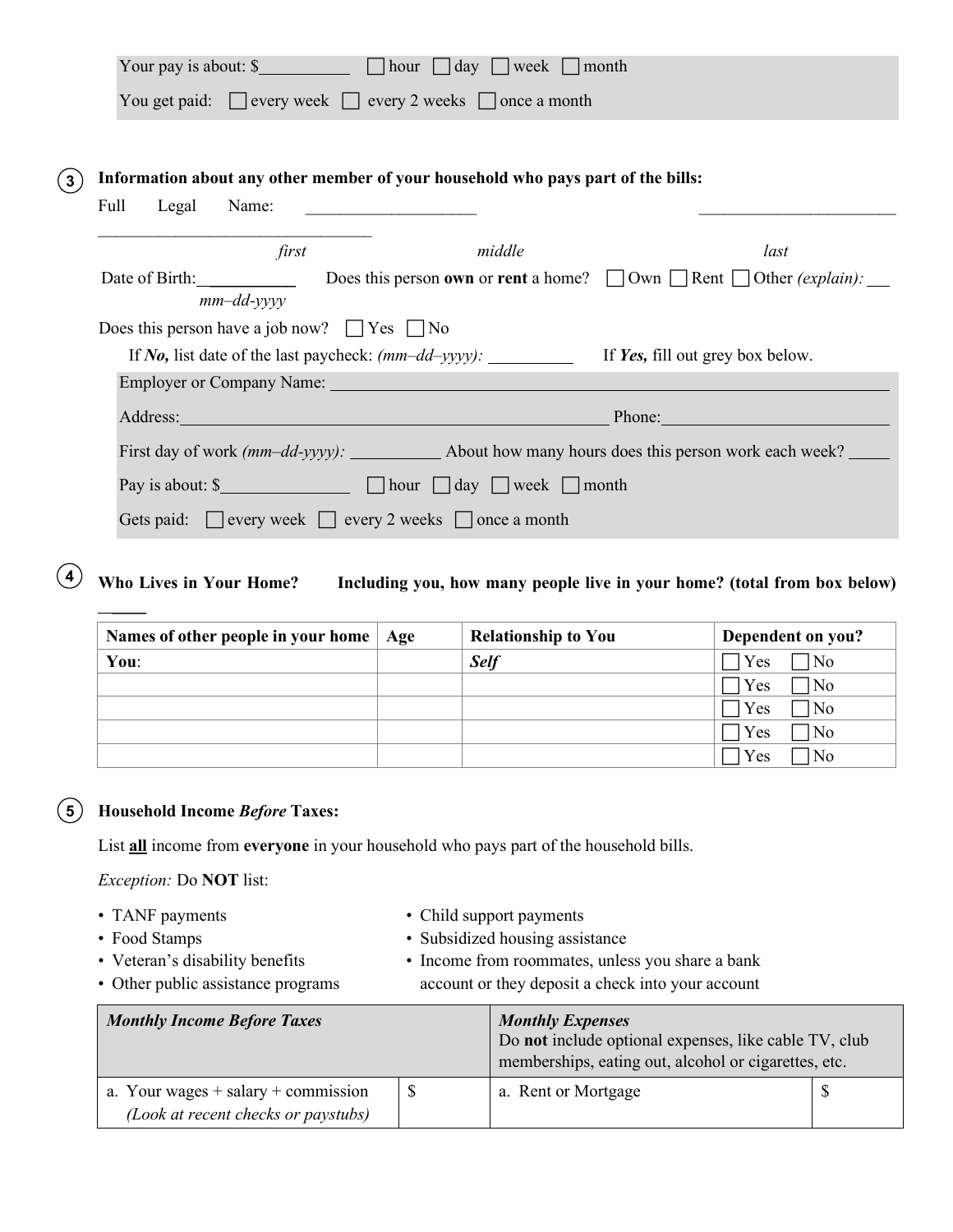| b. Your Unemployment Benefits                                                          | \$ | b. Groceries (Do NOT include Food<br>Stamps)           |    |  |
|----------------------------------------------------------------------------------------|----|--------------------------------------------------------|----|--|
| c. Your Social Security or Retirement<br>Funds                                         | \$ | c. Utilities                                           |    |  |
| d. Maintenance or Alimony you receive                                                  | \$ | e. Child Support or Alimony that you pay               |    |  |
| e. Other Income <i>(describe)</i> :                                                    | \$ | f. Medical and Dental costs                            | \$ |  |
| f. Other Income <i>(describe)</i> :                                                    | \$ | g. Car / Transportation costs (including<br>insurance) | \$ |  |
| g. Income of all <b>others</b> in the home who<br>pay bills                            | \$ | h. Other costs (describe): ______                      | \$ |  |
| <b>Total Income</b>                                                                    | \$ | <b>Total Expenses</b>                                  | \$ |  |
| If your Total Income is less than your Total Expenses, explain how you pay your bills: |    |                                                        |    |  |
|                                                                                        |    |                                                        |    |  |
|                                                                                        |    |                                                        |    |  |
|                                                                                        |    |                                                        |    |  |
|                                                                                        |    |                                                        |    |  |
|                                                                                        |    |                                                        |    |  |

| <b>Assets - What You Own</b>                                  |                                      |                           | <b>Debts - What You Owe</b>                                                                                                                          |              |
|---------------------------------------------------------------|--------------------------------------|---------------------------|------------------------------------------------------------------------------------------------------------------------------------------------------|--------------|
| Cash in your wallet and at home                               | \$                                   |                           | <b>Credit Cards / Installment Payments</b>                                                                                                           |              |
| Financial accounts (List bank names & amount in each account) |                                      |                           | Paid to                                                                                                                                              | How<br>much? |
| Checking                                                      | $\mathcal{S}$                        |                           |                                                                                                                                                      | \$           |
| Savings                                                       | $\mathcal{S}_{0}$                    |                           |                                                                                                                                                      | \$           |
|                                                               | $\mathcal{S}_{0}$                    |                           |                                                                                                                                                      | \$           |
|                                                               | How much<br>you could<br>sell it for | How much<br>you still owe |                                                                                                                                                      |              |
| $House(s)$ or other real property                             | $\mathcal{S}_{0}$                    | $\mathcal{S}$             | List other facts about your financial<br>situation that you want the court to<br>know, such as unusual medical expenses,<br>family emergencies, etc. |              |
| Cars, boats, RVs, and other vehicles<br>List Make / Year      | $\mathcal{S}_{0}$                    | $\mathcal{S}$             |                                                                                                                                                      |              |
| Stocks, bonds, jewelry, other<br>investments                  | \$                                   | $\mathcal{S}$             |                                                                                                                                                      |              |

I declare under penalty of perjury under Colorado law that the information I have provided above is true and correct.